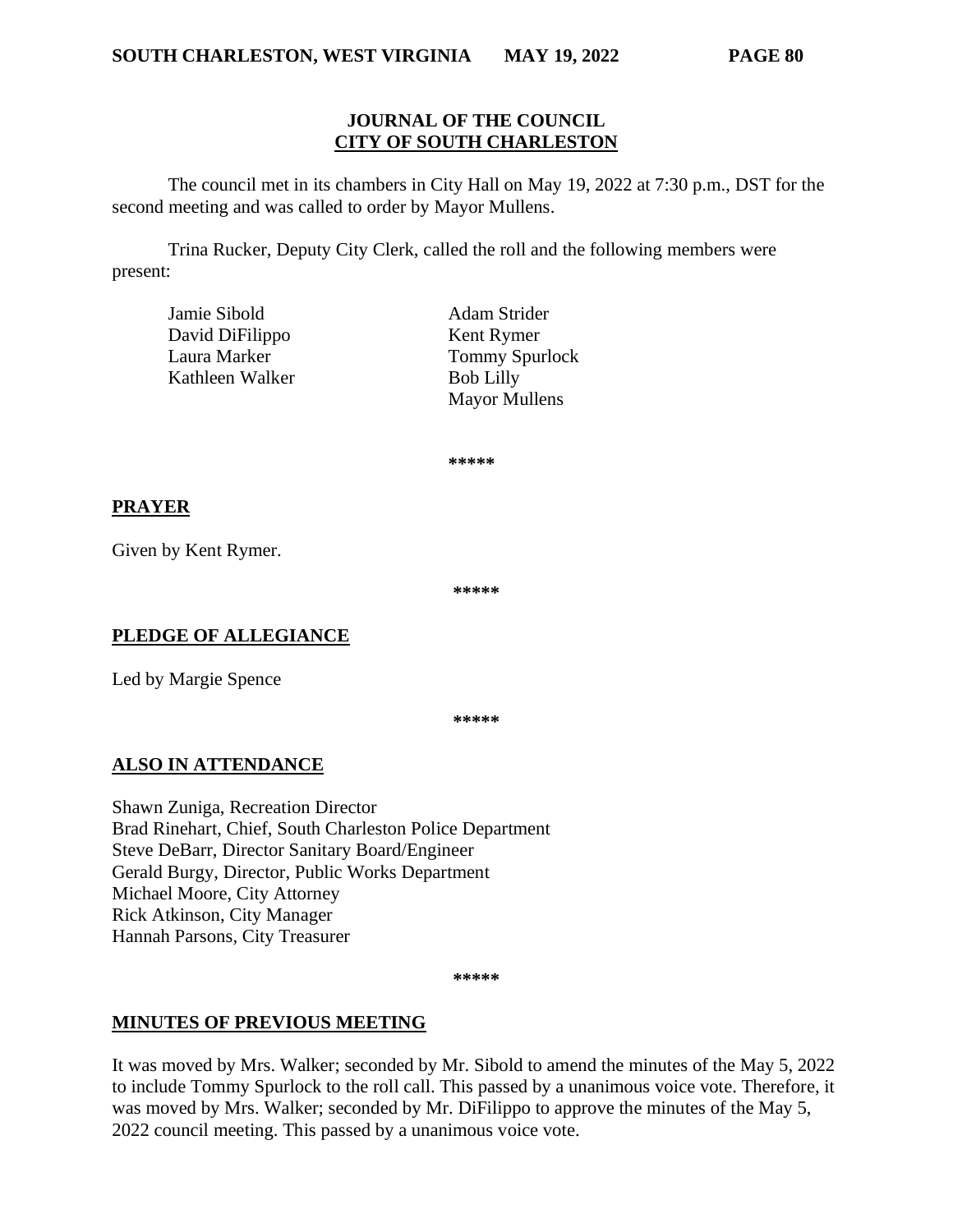#### **FINANCIAL REPORT**

It was moved by Mr. Sibold; seconded by Mrs. Walker to approve the financial report. This passed by a unanimous voice vote.

**\*\*\*\*\***

#### **PETITIONS, COMMUNICATIONS AND PUBLIC HEARINGS**

### **PUBLIC HEARING FOR CONSIDERATION OF ISSUANCE OF NOTES BY THE SOUTH CHARLESTON HOUSING DEVELOPMENT (SOUTHMOOR APARTMENTS) FOR THE PURPOSE OF RENOVATIONS AND REHABILITATION TO SOUTHMOOR HILLS APARTMENTS (MAYOR)**

Mayor Mullens opened the floor to the public hearing. As there was no one to speak for or against the issue, Mayor Mullens closed the public hearing.

# **RESOLUTION APPROVING THE ISSUANCE OF HOUSING AUTHORITY OF THE CITY OF SOUTH CHARLESTON HOUSING DEVELOPMENT REVENUE NOTES (SOUTHMOOR APARTMENTS PROJECT) SERIES 2022 FOR THE PURPOSE OF CONSTRUCTING, DESIGNING, REHABILITATING AND EQUIPPING RENOVATIONS TO SOUTHMOOR HILLS APARTMENTS (MAYOR)**

It was moved by Mr. DiFilippo; seconded by Mr. Sibold to approve the resolution. This passed by a unanimous voice vote.

#### **DISCUSSION REGARDING CABLE FRANCHISE APPLICATIONS (MAYOR)**

Mayor Mullens stated there was a public hearing on the application at 6:00 p.m. prior to the council meeting. There will be a forthcoming ordinance.

### **RESOLUTION AUTHORIZING THE NEGIOTATION AND EXECUTION OF AGREEMENT WITH KOKOSING CONSTRUCTION COMPANY, INC. REGARDING USE OF MUNICIPAL ROADWAY TO HAUL EXCAVATED AND ROCK MATERIAL (MAYOR)**

It was moved by Mr. Sibold; seconded by Mr. Strider to approve the resolution. This passed by a unanimous voice vote.

#### **APPROVE APPOINTMENT OF TIM RUNYAN TO LAND REUSE AGENCY (MAYOR)**

It was moved by Mr. DiFilippo; seconded by Mr. Sibold to approve the appointment. This passed by a unanimous voice vote.

**\*\*\*\*\***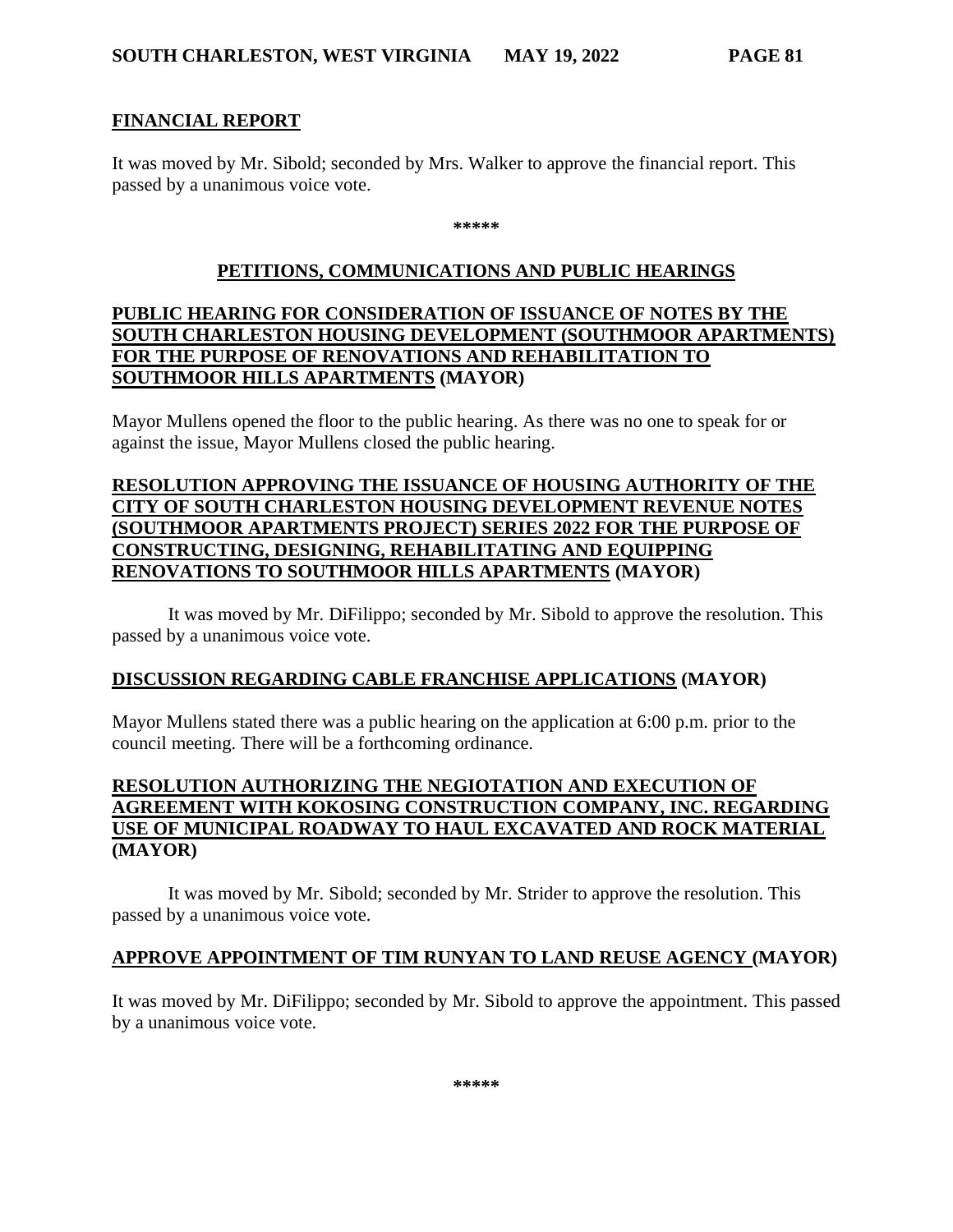#### **SOUTH CHARLESTON, WEST VIRGINIA MAY 19, 2022 PAGE 82**

# **REVISION - GENERAL FUND - #01-01-22 (SIBOLD)**

It was moved by Mr. Sibold; seconded by Mrs. Walker to approve the revision. This passed by a unanimous voice vote.

**\*\*\*\*\***

#### **BIDS**

# **INSTALLATION OF WEAPONS MOUNT - SCPD**

It was moved by Mr. Sibold; seconded by Mr. DiFilippo to award the bid to Rocky Fork Enterprises for dual weapon mounts in the amount of \$19,400.00. This passed by a unanimous roll call vote.

# **GAS LINE RELOCATION – RESERVE OIL AND GAS – PARK PLACE**

It was moved by Mr. Sibold; seconded by Mrs. Walker to award the bid to Kermit Tyree Contracting in the amount of \$110,000.00. This passed by a unanimous roll call vote.

# **CHANGE ORDER #4 – PARK PLACE**

It was moved by Mr. Sibold; seconded by Mr. DiFilippo to award the bid to J. F. Allen \$301,825.08 fuel surcharge and add a clause to the contract. This passed by a unanimous roll call vote.

#### **PORTABLE LICENSE PLATE READER – SCPD**

It was moved by Mr. Sibold; seconded by Mr. Rymer to award the bid to Vigilant Solutions for an amount of \$20,445.00. This passed by a unanimous roll call vote.

# **CHILLER REPAIRS – SCCC**

It was moved by Mr. Sibold; seconded by Mrs. Walker to award the bid to CIMCO for an amount of \$12,937.00. This passed by a unanimous roll call vote.

# **STREET PAVING – PUBLIC GARAGE**

It was moved by Mr. Sibold; seconded by Mr. Lilly to award the bid to WV Paving to pave the parking lot at Little Creek Golf Course and Hendrickson Drive for an amount of \$63,150.00. This passed by a unanimous roll call vote.

# **YOUTH FOOTBALL HELMETS**

It was moved by Mr. Sibold; seconded by Mr. Rymer to award the bid to Riddell in the amount of \$10,826.20. This passed by a unanimous roll call vote.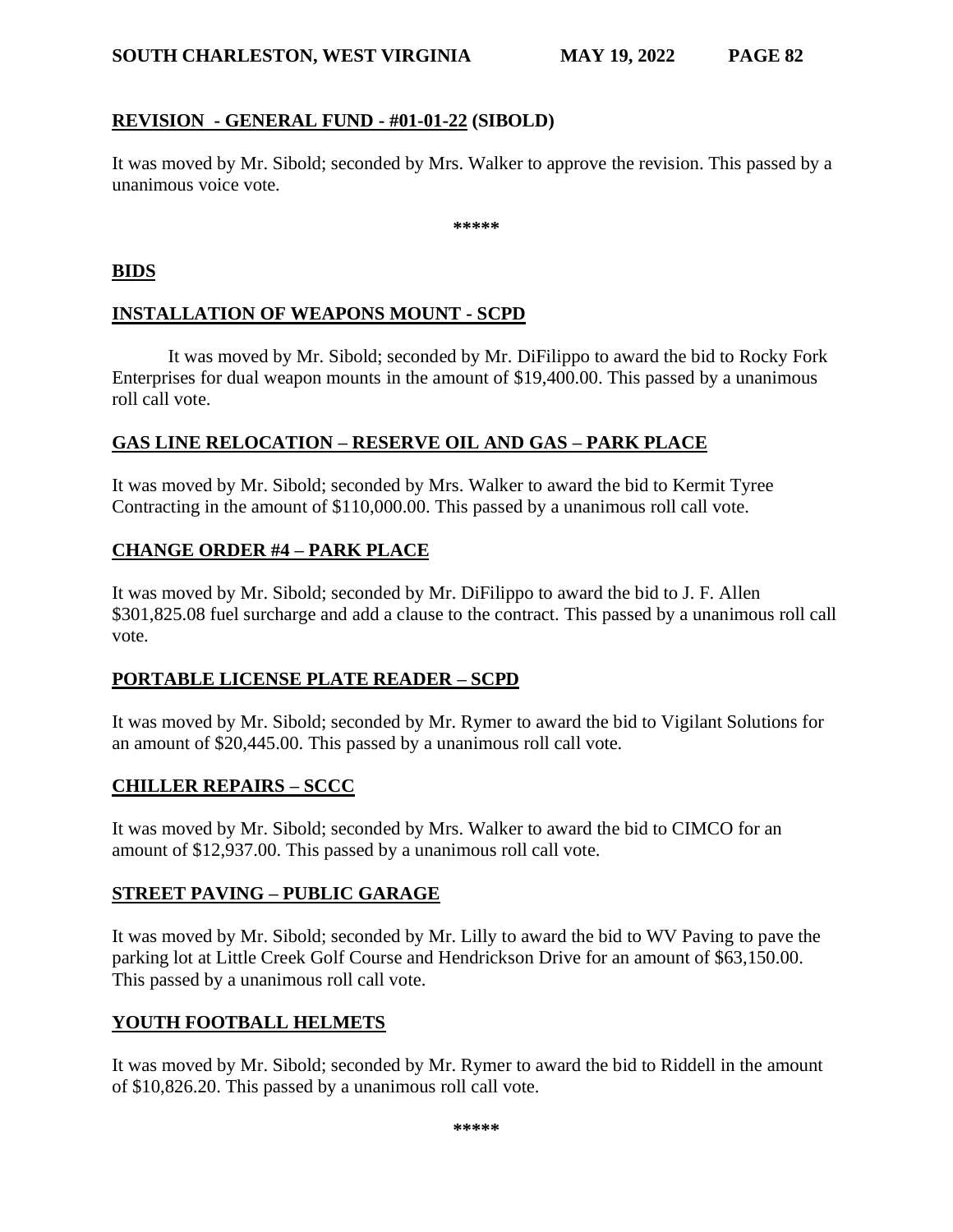## **REPORT OF RECREATION COMMITTEE –** No written report.

**REPORT OF FIRE CHIEF** – No written report.

**REPORT OF POLICE CHIEF** – No written report. Chief Rinehart announced to council the following promotions: Keven Allen to Lieutenant, Travis Parsons to Sargent, and Tony Messer to Corporal.

### **REPORT OF SANITARY BOARD MANAGER/CITY ENGINEER –** No written report.

**REPORT OF CITY MANAGER –** No written report.

**REPORT OF PUBLIC WORKS DIRECTOR –** No written report. Mr. Burgy reported that the State Girls softball tournament will take place this weekend at Little Creek Park.

**REPORT OF CITY ATTORNEY –** No written report.

**REPORT OF CITY TREASURER** – No written report.

**\*\*\*\*\***

#### **COMMITTEE REPORTS**

None.

**\*\*\*\*\***

#### **MISCELLANEOUS BUSINESS**

None.

**\*\*\*\*\***